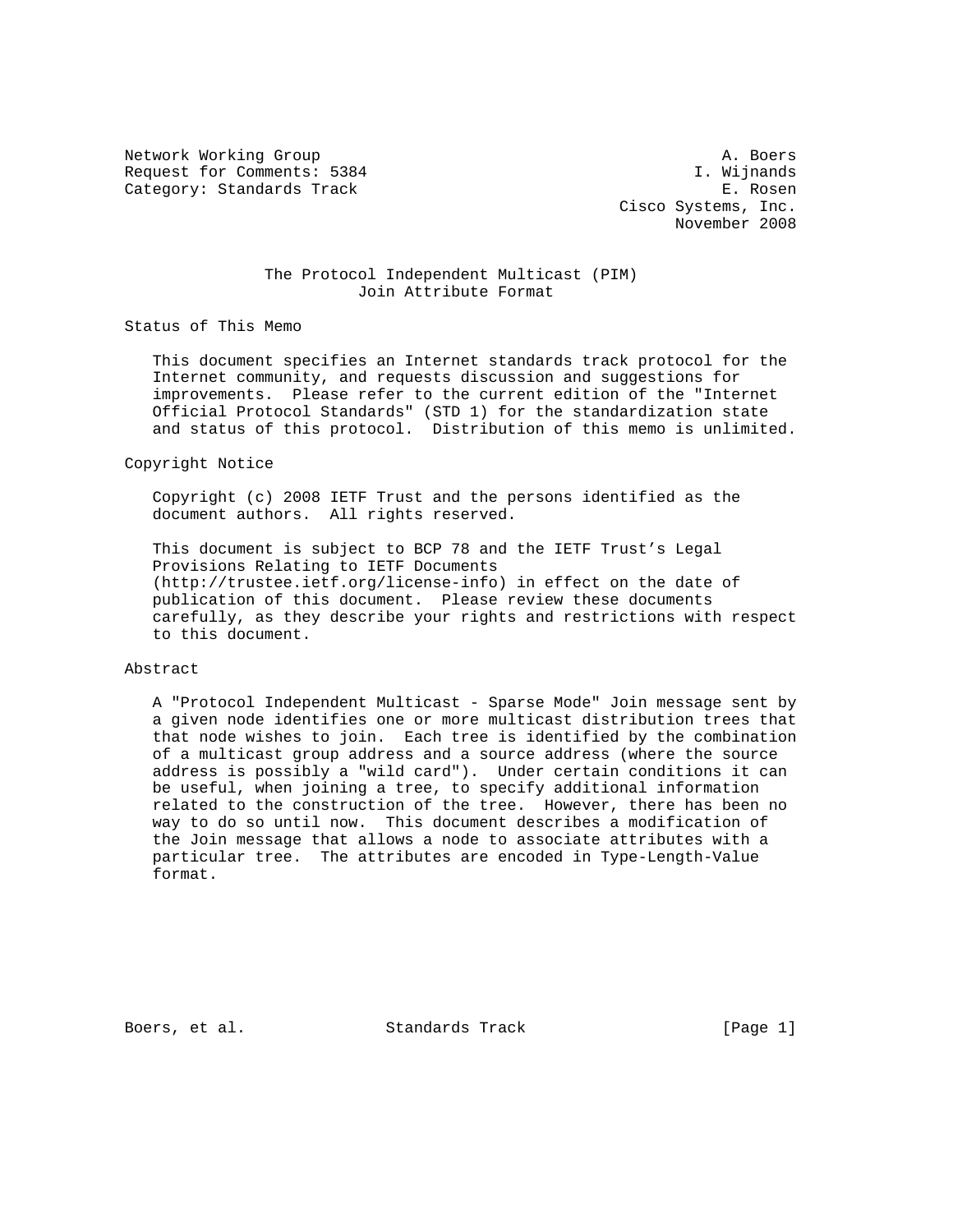# Table of Contents

| 2. |                                                      |
|----|------------------------------------------------------|
|    |                                                      |
|    |                                                      |
|    | 3.2. The Join Attribute Option in the PIM Hello 4    |
|    |                                                      |
|    | 3.3.1. General Considerations 4                      |
|    | $3.3.2$ . Transitive and Non-Transitive Attributes 5 |
|    |                                                      |
|    |                                                      |
|    |                                                      |
|    |                                                      |
|    | 3.4.2. PIM Join Attribute Hello Option 8             |
| 4  |                                                      |
| 5. |                                                      |
|    |                                                      |
|    |                                                      |
|    |                                                      |
|    |                                                      |

### 1. Introduction

 In the protocol known as "Protocol Independent Multicast - Sparse Mode" [RFC4601] (henceforth referred to as "PIM"), a Join message sent by a given node may identify one or more multicast distribution trees that that node wishes to join. Each tree is identified by the combination of a multicast group address and a source address (where the source address is possibly a "wild card"). Under certain conditions it can be useful, when joining a tree, to specify additional information related to the construction of the tree. However, there has been no way to do so until now. This document describes a modification of the Join message that allows a node to associate an attribute, encoded in Type-Length-Value (TLV) format, with a particular tree that it wishes to join. These attributes are known as "PIM Join Attributes".

 In the PIM Join message, the Source Address is identified by being encoded as an "Encoded-Source Address" ([RFC4601], section 4.9.1). Each Encoded-Source Address occurs in the context of a particular group address, represented as an "Encoded-Group Address". Together, the Encoded-Source Address and the Encoded-Group Address identify a multicast distribution tree. The Encoded-Source Address contains an "encoding type" field. The only value defined in [RFC4601] is 0. This specification is the first to assign another encoding type value.

Boers, et al. Standards Track [Page 2]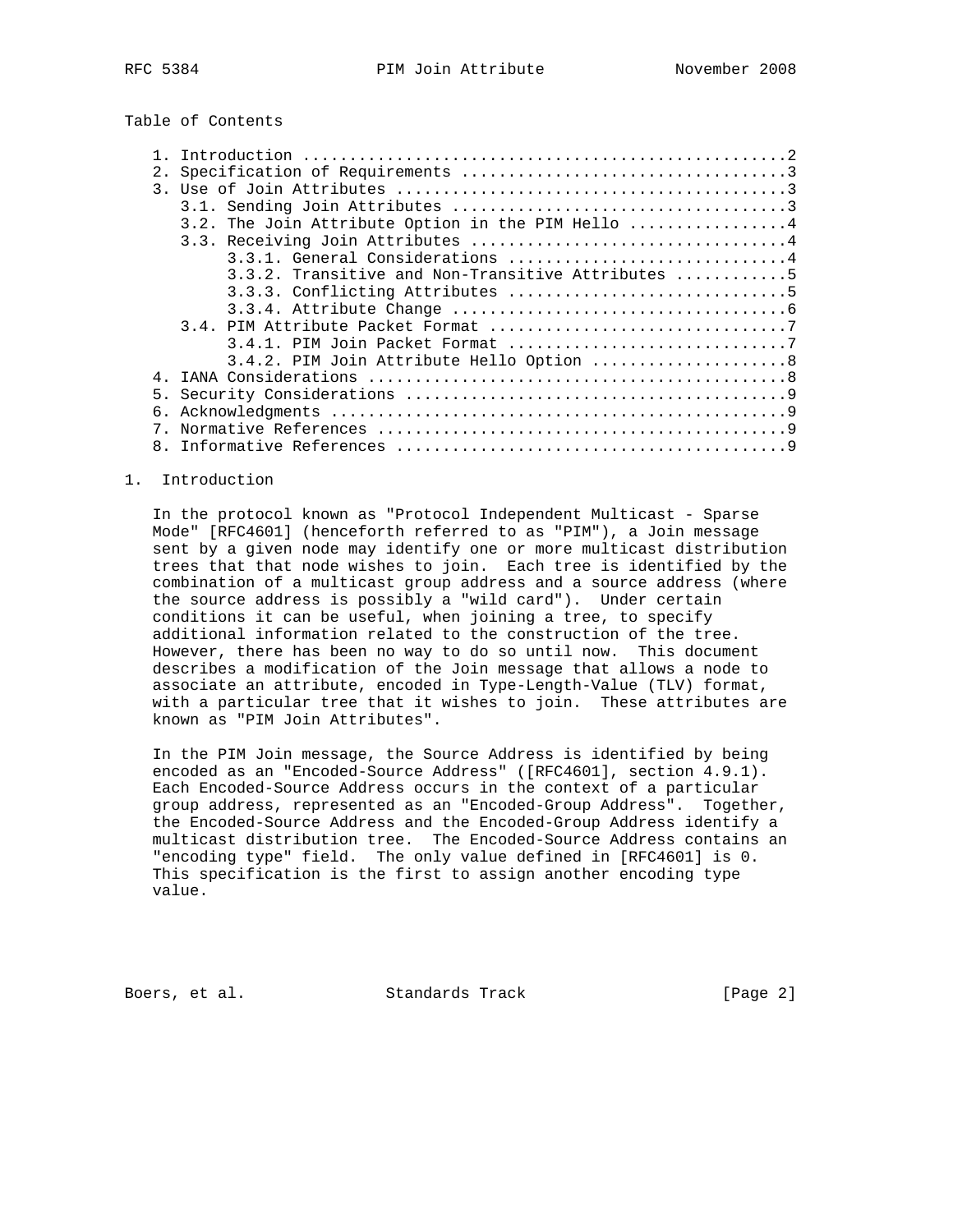In order to associate TLVs with a particular tree, this specification defines a new encoding type for the Encoded-Source Address: type 1. When type 1 is used, the Encoded-Source Address may contain a sequence of "Join Attributes", each of which is encoded as a TLV. Then the type 1 Encoded-Source Address, in the context of the associated Encoded-Group Address, identifies a multicast distribution tree and specifies (via the Join Attribute TLVs) the attributes that apply to the tree. Apart from the fact that the type 1 Encoded- Source Address may contain Join Attributes, it is otherwise identical to the type 0 Encoded-Source Address.

 This document does not contain the specification for any particular Join Attribute. It specifies how Join Attributes are to be encoded into the Join messages and it specifies generic procedures that are common to all Join Attributes. The content and purpose of any particular Join Attribute is outside the scope of this document.

 The use of Join Attributes in "Protocol Independent Multicast - Dense Mode" [RFC3973] is not considered.

2. Specification of Requirements

 The key words "MUST", "MUST NOT", "REQUIRED", "SHALL", "SHALL NOT", "SHOULD", "SHOULD NOT", "RECOMMENDED", "MAY", and "OPTIONAL" in this document are to be interpreted as described in [RFC2119].

- 3. Use of Join Attributes
- 3.1. Sending Join Attributes

 Join Attributes are encoded as TLVs into the Encoded-Source Address field of a PIM Join message, as specified in section 3.4.1 below. Each attribute applies to the same multicast distribution tree that is identified by the combination of the Encoded-Source Address and the associated Encoded-Group Address. The multicast distribution tree may be either a source-specific tree or a shared tree.

 The encoding of the "source address" field within the Encoded-Source Address is exactly the same for a type 1 Encoded-Source Address as for a type 0 Encoded-Source Address, specified in [RFC4601].

 A type 1 Encoded-Source Address MUST contain at least one Join Attribute. The way to specify that there are no Join Attributes for a particular tree is to use the type 0 Encoded-Source Address.

Boers, et al. Standards Track [Page 3]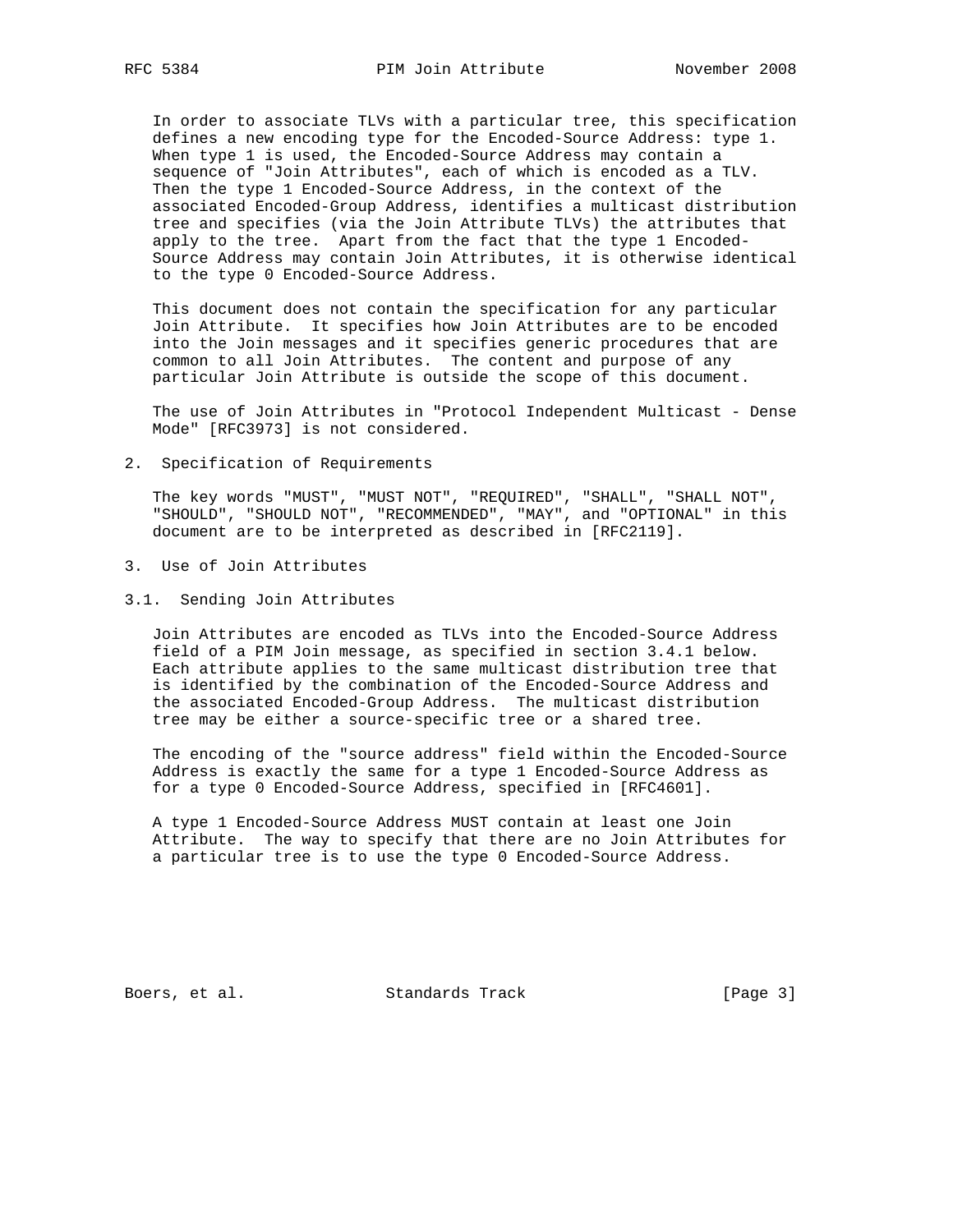Multiple Join Attributes of the same type or of different types may occur within a single Encoded-Source Address. This specification does not require all attributes of a given type to occur contiguously. There is no header field that specifies the number of attributes; rather the last attribute is specially marked as such.

 Any PIM router that does not understand the type 1 Encoded-Source Address will not be able to process a PIM Join message that contains it. Further, if the use of any particular Join Attribute affects the construction of the multicast distribution tree, the tree may not be formed correctly unless the attribute is understood by all PIM routers that receive it. As a consequence, attributes are only useful within a single administrative domain (or perhaps a small set of contiguous, cooperating administrative domains) where it can be determined a priori that all deployed PIM routers understand the type 1 Encoded-Source Address, as well as whatever specific attributes are in use.

3.2. The Join Attribute Option in the PIM Hello

 To ensure that a type 1 Encoded-Source Address is not sent to a PIM neighbor that does not understand this encoding, a new PIM Hello option, the "Join Attribute" option, is defined. This option MUST be included in the PIM Hellos of any PIM router that is willing to receive type 1 Encoded-Source Address. A PIM router MUST NOT send a type 1 Encoded-Source Address out any interface on which there is a PIM neighbor that has not included this option in its Hellos. (Even a router that is not the upstream neighbor must be able parse the packet in order to do Join suppression or overriding.)

 Note that a PIM router that sends the "Join Attribute" Hello option does not necessarily understand every possible attribute type. As there is no immediate way to act on a neighbor's inability to process certain attribute types, it is not desired to have a Hello option for each possible attribute type.

# 3.3. Receiving Join Attributes

### 3.3.1. General Considerations

 A PIM router that receives a type 1 Encoded-Source Address MUST examine all the attributes in the order in which they appear.

 The specification for a given attribute type MUST specify the procedure to apply if there are multiple instances of that attribute type.

Boers, et al. Standards Track [Page 4]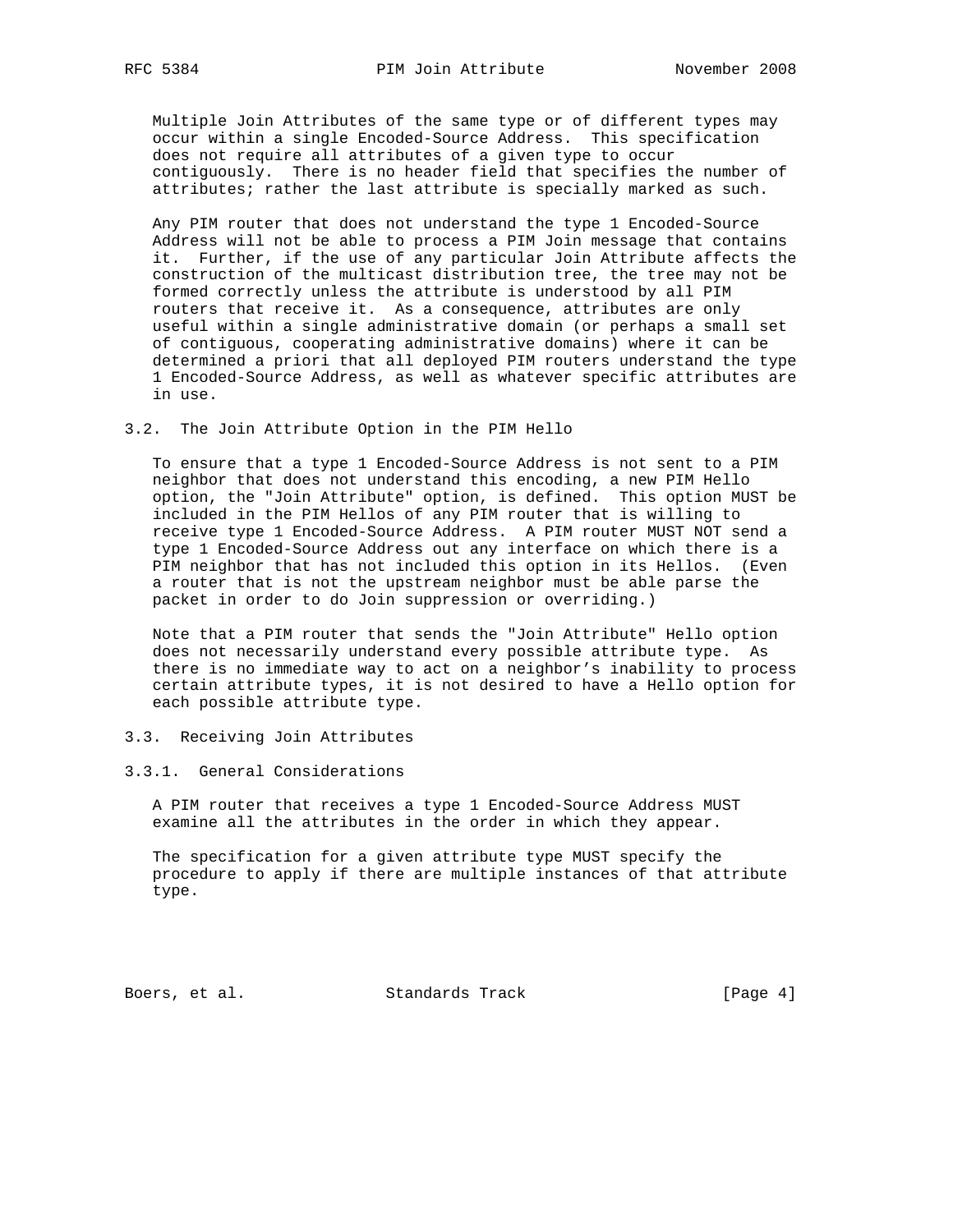Processing an attribute may affect the following:

- the construction of the associated multicast distribution tree,
- the processing of other attributes of the same type that also occur in the type 1 Encoded-Source Address, and
- the forwarding (or not) of the attribute itself and/or other attributes of the same type that also occur in the type 1 Encoded- Source Address.

 If the processing of a received attribute has any effect on the construction of the multicast distribution tree or on the set of attributes that are forwarded up the tree, then state MUST be maintained associating the received attribute with the adjacency or adjacencies from which it was received.

3.3.2. Transitive and Non-Transitive Attributes

 If a PIM router understands a particular attribute type, the attribute is processed as specified above.

 If a PIM router does not understand the type of a particular attribute, the PIM router either forwards that attribute or discards it, depending upon the setting of the attribute's F-bit. If the F-bit is set, then the router MUST forward the attribute; if the F-bit is clear, then the router MUST discard it.

 If one or more non-transitive attributes are discarded, the rest of the Join Attributes (if any) are still forwarded. If there are no Join Attributes left to forward, a Join with a type 0 Encoded-Source Address field MUST be forwarded.

# 3.3.3. Conflicting Attributes

 It is possible that a router receives conflicting attribute information from different downstream routers. Conflicts only occur with attributes of the same type.



Figure 1

Boers, et al. Standards Track [Page 5]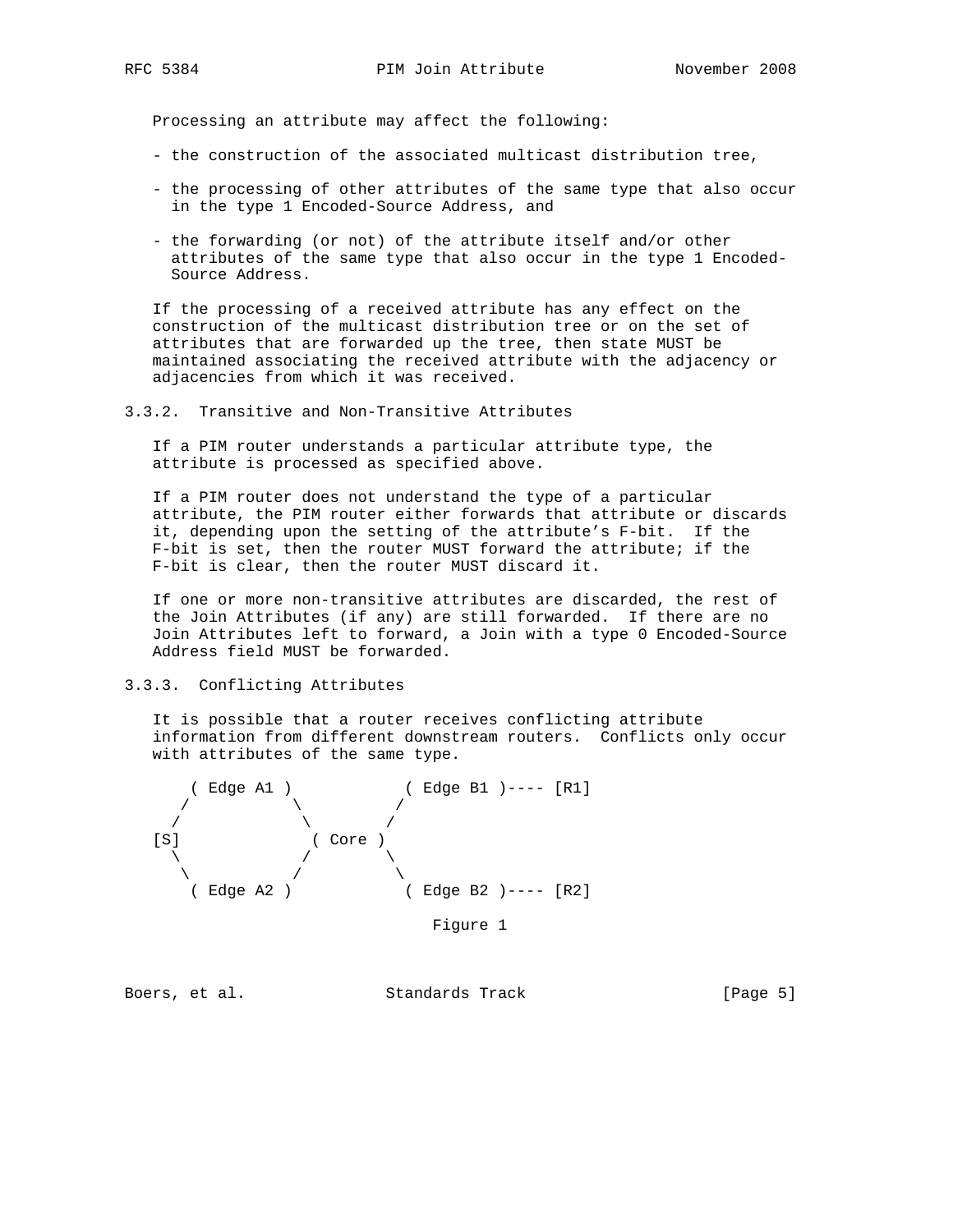As an example, consider Figure 1 and suppose a Join Attribute is used to indicate a choice of exit router. There are 2 receivers for the same group connected to Edge B1 and B2. Suppose that edge router B1 prefers A1 and B2 prefers A2 as exit points to reach the source S. If both Edge B1 and B2 send a Join including an attribute to prefer their exit router in the network and they cross the same core router, the core router will get conflicting attribute information for the source. If this happens, we use the attribute from the PIM adjacency with the numerically smallest IP address. In the case of IPv6, the link local address will be used. When two neighbors have the same IP address, either for IPv4 or IPv6, the interface index MUST be used as a tie breaker. The attributes from other sending routers MAY be remembered; that way, if the adjacency that supplied the selected attribute gets pruned or expires, we are able to immediately use the attribute that was sent by the adjacency that is next in the order of preference. This enables us to converge quickly without waiting for the next periodic update.

 When a particular attribute type is specified, the specification MAY include a conflict resolution procedure specific to that type. If so, that conflict resolution procedure MUST be used instead of the procedure described in this section.

 It is possible that a router will receive, from two different adjacencies, transitive attributes of a given type. If the router does not understand attributes of that type and if the two adjacencies have not sent the exact same set of attributes of that type, then the conflict resolution procedure described in this section MUST be applied to those attributes. Two adjacencies are said to have sent the exact same set of attributes of a given type if they have sent the same number of instances of that attribute and if corresponding instances are byte-for-byte identical.

### 3.3.4. Attribute Change

 A PIM router may decide to change the set of attributes it has associated with a given multicast distribution tree. This can happen if one of its downstream neighbors on the tree has changed the set of attributes. It can also happen as a result of processing the attributes. It can also happen for reasons outside the scope of this specification (such as a change in configuration).

 If a PIM router needs to change the set of attributes for a given tree but does not change its upstream neighbor for that tree, it MUST send a new Join for that tree, specifying the new set of attributes. If the new set of attributes is the null set, the type 0 Encoded- Source format MUST be used.

Boers, et al. Standards Track [Page 6]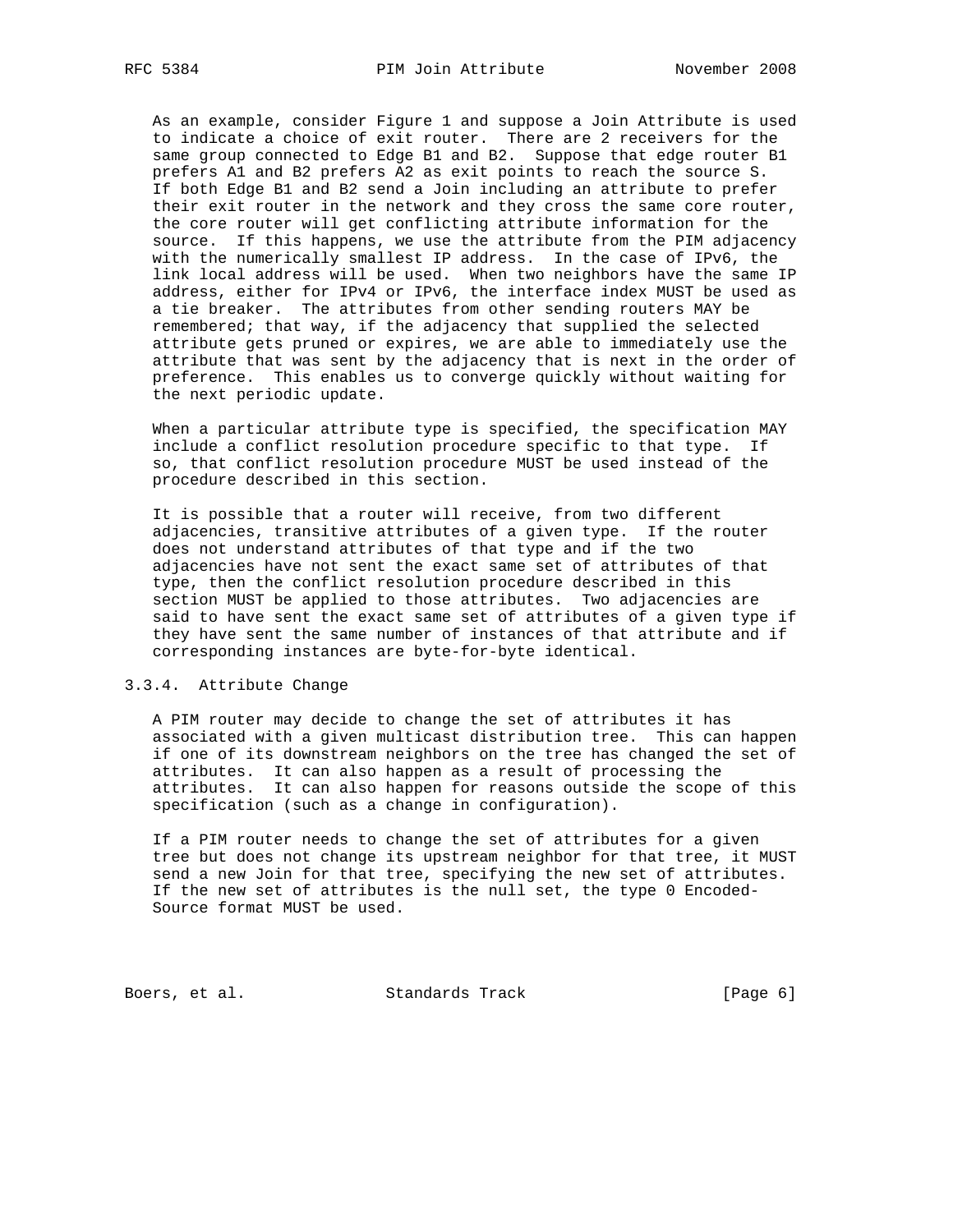If a PIM router needs to change the set of attributes for a given tree and as a result changes its upstream neighbor for that tree, it sends a Prune to the old upstream neighbor. The Prune does not need to carry any attributes.

When a PIM router receives a Join for a given tree and the Join does not contain exactly the same set of attributes as the prior Join, the set of attributes in the new Join becomes the entire new set of attributes. No attribute information from the prior Join is retained. There is no way to advertise incremental changes to the set of attributes; any attributes that are no longer present are considered to have been withdrawn. If, as the result of receiving a Join, a PIM router determines that the set of attributes has changed, it will need to send a new Join upstream that contains the new set of attributes. (Of course, the procedures for resolving attribute conflicts may need to be applied first.)

When a PIM router R1 receives a Prune for a given tree from a given downstream neighbor R2, where R2 had previously sent attributes applying to that tree, those attributes are considered to have been withdrawn. Depending on the attributes that R1 has received from its other downstream neighbors (if any) on the tree, R1 may determine that the set of attributes applying to the tree has changed, in which case it needs to send a new Join, with the new attribute set, to its upstream neighbor on the tree.

- 3.4. PIM Attribute Packet Format
- 3.4.1. PIM Join Packet Format

 There is no space in the default PIM source encoding to include an attribute field. Therefore we introduce a new source encoding type. The attributes are formatted as TLVs. The new Encoded-Source Address looks like this:

|                                         | 0 1 2 3 4 5 6 7 8 9 0 1 2 3 4 5 6 7 8 9 0 1 2 3 4 5 6 7 8 9 0 1 |  |
|-----------------------------------------|-----------------------------------------------------------------|--|
|                                         |                                                                 |  |
|                                         | Addr Family   Encoding Type   Rsrvd   S W R  Mask Len           |  |
|                                         |                                                                 |  |
| Source Address                          |                                                                 |  |
|                                         |                                                                 |  |
| F E  Attr_Type   Length           Value |                                                                 |  |
|                                         |                                                                 |  |
| F E  Attr_Type   Length           Value |                                                                 |  |
|                                         |                                                                 |  |
|                                         |                                                                 |  |

Boers, et al. Standards Track [Page 7]

. . .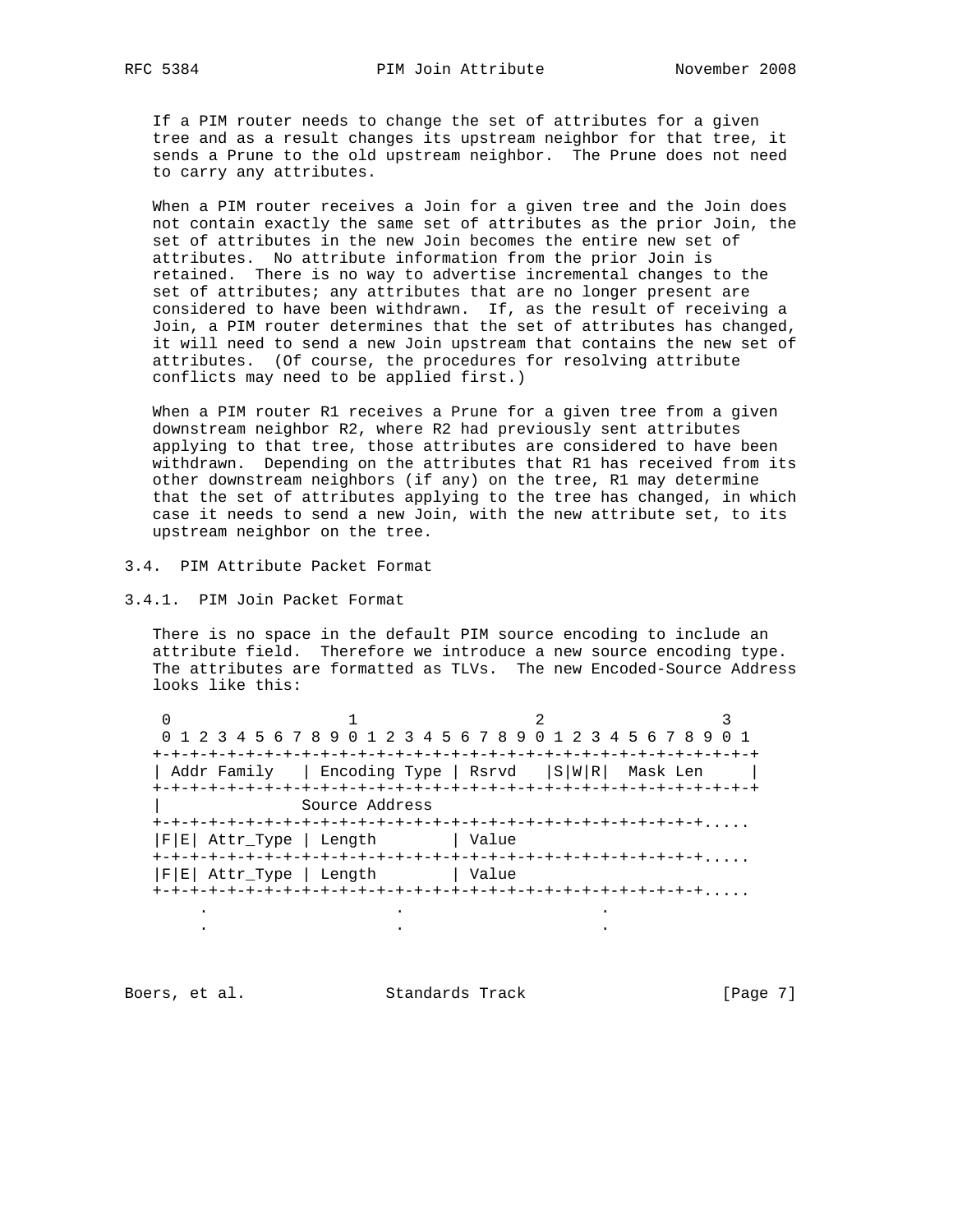- Encoding Type: 1

- F-bit, Transitive Attribute. If this bit is set, the attribute is a transitive attribute; otherwise, it is a non-transitive attribute. See section 3.3.2.
- E-bit, End of Attributes. If this bit is set, then this is the last Join Attribute appearing in this Encoded-Source Address field.
- "Attr\_Type", a 6-bit field identifying the type of the Attribute.
- Length field, a 1-octet field specifying the length in octets, encoded as an unsigned binary integer, of the value field.

The other fields are the same as described in [RFC4601].

### 3.4.2. PIM Join Attribute Hello Option

0  $1$  2 3 0 1 2 3 4 5 6 7 8 9 0 1 2 3 4 5 6 7 8 9 0 1 2 3 4 5 6 7 8 9 0 1 +-+-+-+-+-+-+-+-+-+-+-+-+-+-+-+-+-+-+-+-+-+-+-+-+-+-+-+-+-+-+-+-+ | OptionType = 26 | OptionLength = 0 | +-+-+-+-+-+-+-+-+-+-+-+-+-+-+-+-+-+-+-+-+-+-+-+-+-+-+-+-+-+-+-+-+

- Option type: 26.

4. IANA Considerations

 A new IANA registry has been created for "PIM Join Attribute Types". These are values of the "Attr\_Type" field depicted in section 3.4.1. Assignments are to be made according to the policy "IETF Review" as defined in [RFC5226].

 IANA has assigned the PIM Hello option value 26 to the "Join Attribute" option, with this document as the reference.

 [RFC4601] should have, but did not, create a registry for the "Encoding Type" field of the Encoded-Source Address format defined therein. IANA has set up a registry for this, referencing both this document and [RFC4601]. Assignments should be made according to the policy "IETF Review" as defined in [RFC5226]. Two encoding types are defined:

 - The encoding type 0 has been allocated, defined as "native encoding for the address family", and [RFC4601] is the reference.

Boers, et al. Standards Track [Page 8]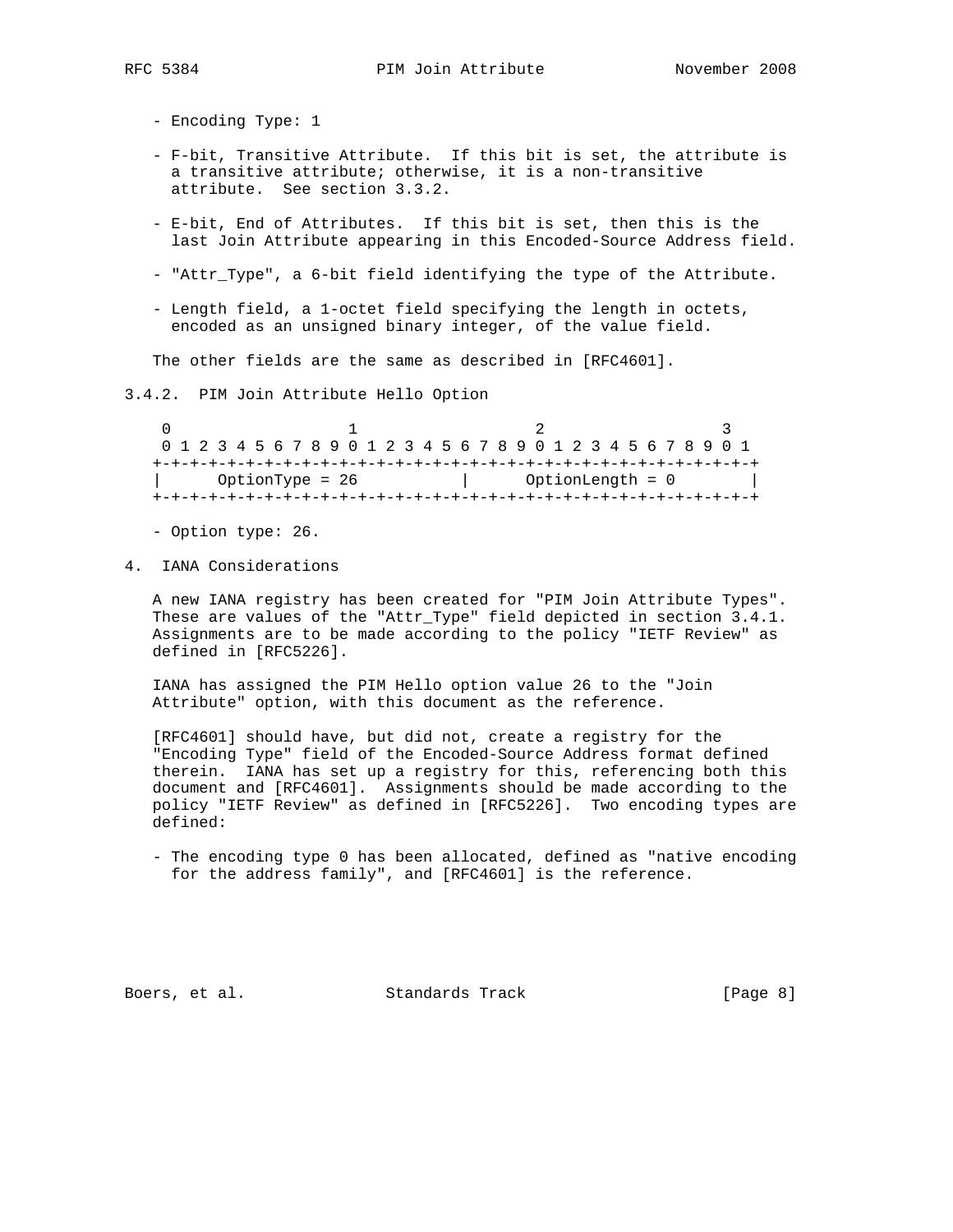- The encoding type 1 has been allocated, defined as "native encoding for the address family, but with zero or more PIM Join Attributes present", and this document is the reference.
- 5. Security Considerations

 Security of the Join Attribute is only guaranteed by the security of the PIM packet, so the security considerations for PIM Join packets as described in [RFC4601] apply here. Additional security considerations may apply to specific attributes; if so, these will need to be documented in the specification of those attributes.

Security considerations from [RFC5015] may apply as well.

6. Acknowledgments

 The authors would like to thank Stig Venaas, James Lingard, Bharat Joshi, Marshall Eubanks, Pekka Savola, Tom Pusateri, and Elwyn Davies for their input.

- 7. Normative References
	- [RFC2119] Bradner, S., "Key words for use in RFCs to Indicate Requirement Levels", BCP 14, RFC 2119, March 1997.
	- [RFC4601] Fenner, B., Handley, M., Holbrook, H., and I. Kouvelas, "Protocol Independent Multicast - Sparse Mode (PIM-SM): Protocol Specification (Revised)", RFC 4601, August 2006.
- 8. Informative References
	- [RFC3973] Adams, A., Nicholas, J., and W. Siadak, "Protocol Independent Multicast - Dense Mode (PIM-DM): Protocol Specification (Revised)", RFC 3973, January 2005.
	- [RFC5015] Handley, M., Kouvelas, I., Speakman, T., and L. Vicisano, "Bidirectional Protocol Independent Multicast (BIDIR-PIM)", RFC 5015, October 2007.
	- [RFC5226] Narten, T. and H. Alvestrand, "Guidelines for Writing an IANA Considerations Section in RFCs", BCP 26, RFC 5226, May 2008.

Boers, et al. Standards Track [Page 9]